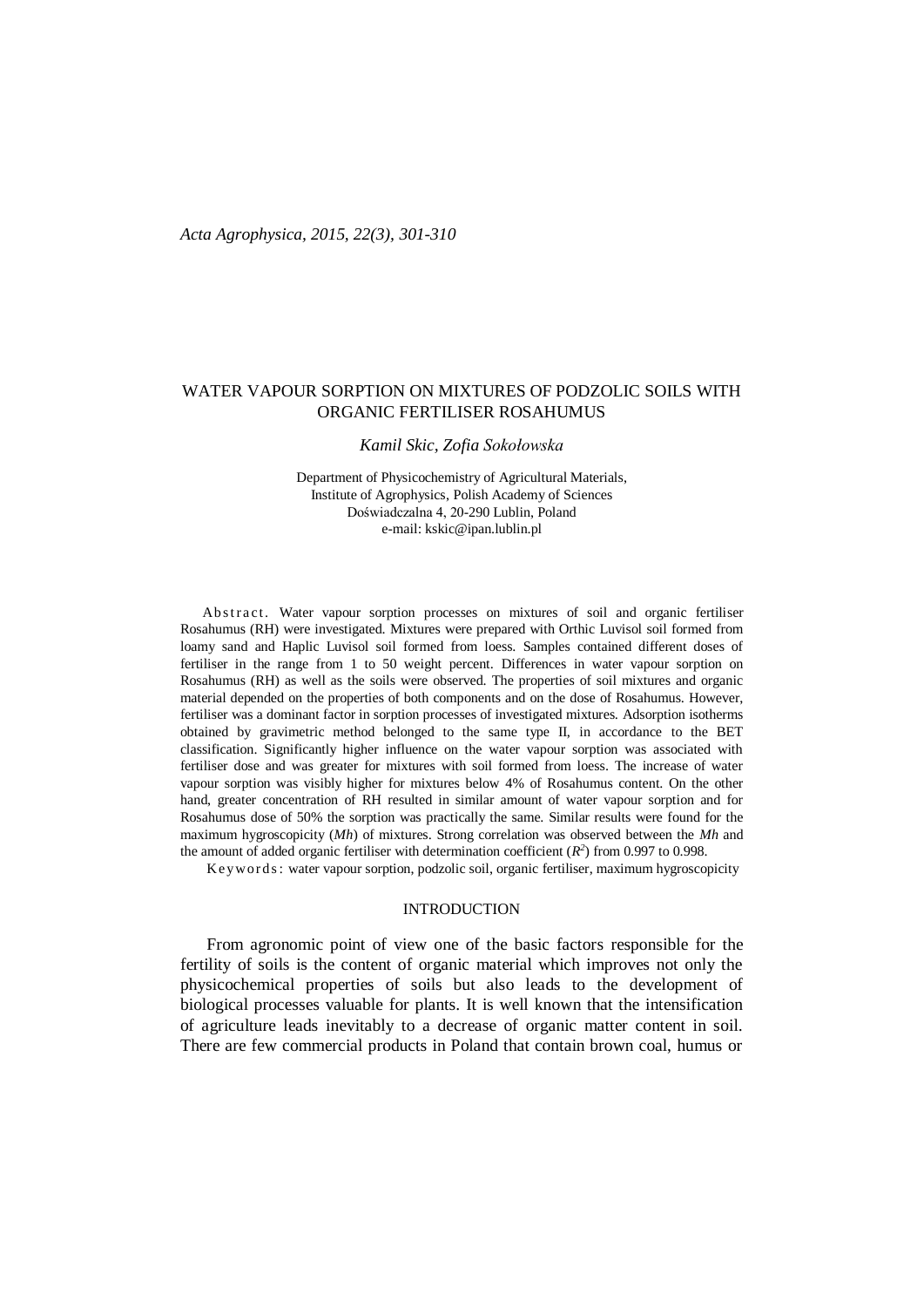humic acids from leonardite and have the certificate for use in plant growth and ecological agriculture (Sas Paszt *et al.* 2013). The humic acids extracted from lignite and leonardite are used as the organic and organo-mineral fertilisers (Aitken *et al.* 1964, Akinremi *et al.* 2000, Hoffman *et al.* 2010, Huculak-Mączka *et al.* 2010). Their applications lead to a significant increase in soil organic matter content and improve plant growth as well as crop yield (Asmaa and Magda 2010, Dudley *et al.* 2004, Dobrzański *et al.* 2008, Ece *et al.* 2007, Sanli *et al.* 2013, Verlinden *et al.* 2009).

Adsorption isotherm, i.e. the relationship between adsorbate pressure (*p*) and the amount of adsorbed substance, measured at constant temperature, is the most popular expression of adsorption data. The isotherm naturally starts at the coordinate origin and ends nearly at the point of saturated vapour  $(p_0)$ . In the case of soils, the interpretation of the main part of the curve is difficult and usually applies to three regions of the adsorption process. A indicates only adsorption, A+CC – simultaneous adsorption and capillary condensation, while CC refers to capillary condensation and it is the dominant process. On the adsorption isotherm domain *A* is below the value  $p p_0^{-1} \approx 0.4$ , A + CC is from 0.4-0.5 to 0.7, and domain CC is above 0.7-0.8 (Kutilek and Nielsen 1994). The beginning part of the isotherm is used to obtain the surface energetic heterogeneity (average adsorption energy), the monolayer capacity and the surface area. The end part provides information about pore structure in the solid phase and surface geometric heterogeneity (fractal dimension). The volume of liquid which is adsorbed from a saturated vapour by 1 gram of adsorbent is called the pore volume of the adsorbent. From the adsorption isotherm the maximum hygroscopicity (*Mh*) or hygroscopic coefficient can be estimated (Kutilek and Nielsen 1994). The maximum hygroscopicity is equal to the amount of adsorbed water at the relative pressure,  $p p_0^1 \approx 0.964$ . The term hygroscopic coefficient should truly characterise only the hygroscopic properties of soils. The properties of soil mixtures and organic material depend on the properties of all components as well as on the composition of the mixture. Previous studies of mixtures of a brown organic soil and keratin-bark-urea (KBU) compost confirmed that significantly higher influence on the water vapour sorption, surface area, porosity, wettability and surface free energy of brown soil was associated with the properties and dose of compost (Sokołowska *et al*. 2002a, 2002b, Żurawska 2001).

Walczak *et al.* (2002) reported that for peat, sand and their mixtures the greatest changes in bulk density/total porosity, water retention and differential water capacity were observed in the range of 0.1-23% of organic matter content. In the case of perfectly modelled mixtures of sand and peat, the relation between the specific surface area, fractal dimension and the percentage of peat was almost linear with correlations coefficient higher than 0.99. This confirmed the final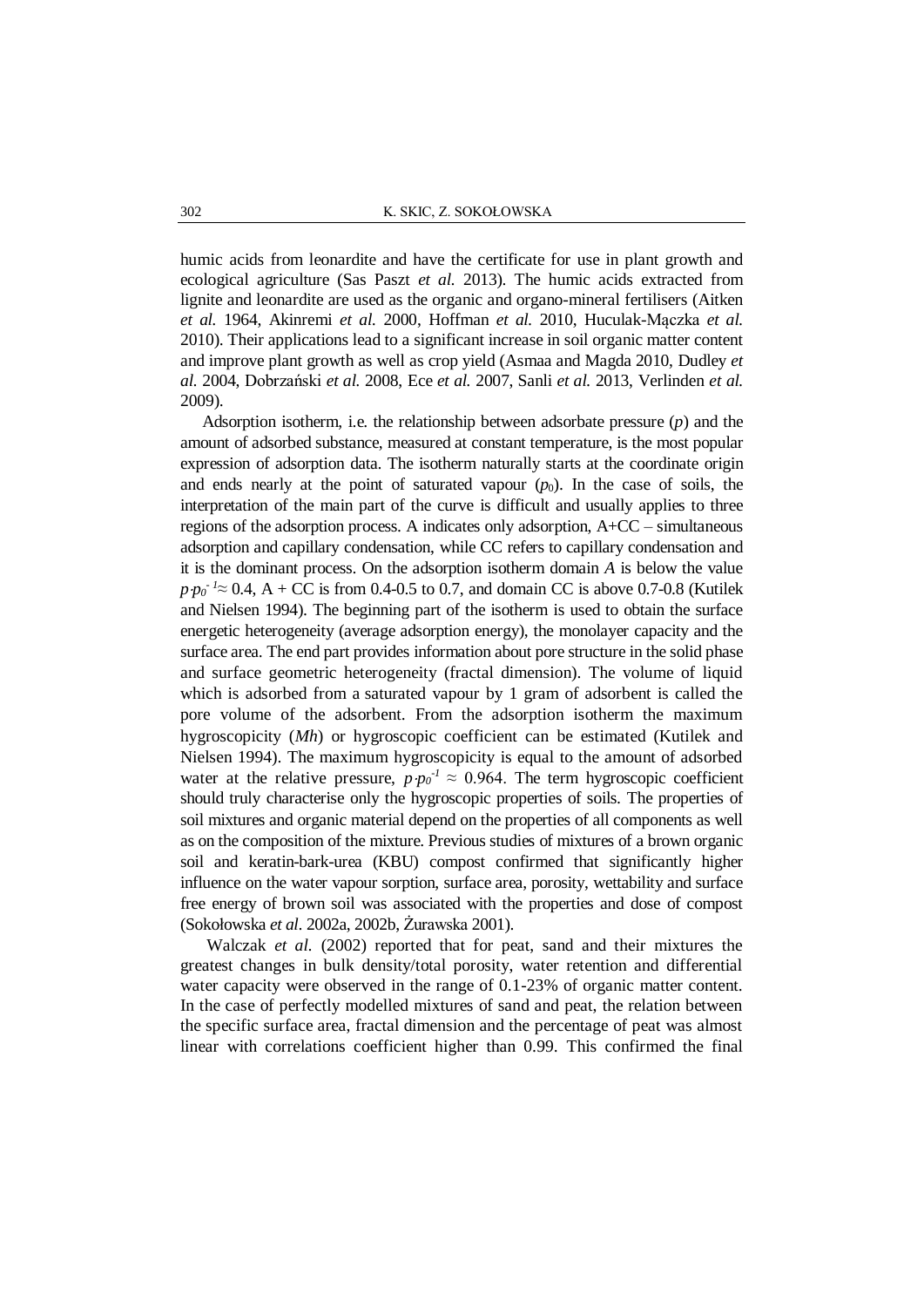conclusion that sand-peat systems can be treated as mechanical mixtures, with negligible interactions between the components (Sokołowska *et al.* 2009).

The main goal of this study was to investigate the influence of commercial organic fertiliser Rosahumus on water vapour sorption of two podzolic soils and to estimate the hygroscopic properties of its mixtures with organic fertiliser.

#### MATERIALS AND METHODS

The studies were conducted on soils formed from loamy sand (soil 1) and loess (soil 2), taken from 0-20 cm soil depth. Studied soils had different physicochemical properties. The Orthic Luvisol from loamy sand (in accordance with FAO soil classification system) had clay, silt and sand content equal to 2%, 7%, and 91%, respectively. The soil acidity measured in H2O reached 5.4 of pH unit, and the organic matter content was 0.27%. The Haplic Luvisol from loess (in accordance with FAO soil classification system) exhibited clay, silt and sand content equal to 7%, 29%, and 64%, respectively. The soil acidity measured in H2O reached 5.9 of pH unit, and the organic matter content was 1.15%. Soil pH was measured in 1:2.5  $(v/v)$ suspensions of soil and water using a digital pH-meter. Soil organic matter was determined using the TOC Analytik Jena apparatus. The granulometric composition of soil samples was determined using the Casagrande-Prószyński method.

Commercial organic fertiliser Rosahumus (RH) from Rosier S.A. was isolated from leonardite and contained 85% of humus acids, 12% of  $K_2O$  and 0.6% of Fe (http://rosahumus.pl/wp-content/uploads/2012/11/rosahumus-katalog-2012.pdf) and had the certificate NE/133/2010 (www.iung.pulawy.pl/odpady/wykaz.htm).

The soil samples were air-dried and sieved through a sieve of 1 mm mesh. Series of samples were prepared by adding different doses of Rosahumus ranging from 1 to 50 weight percent.

The adsorption-desorption isotherms of water vapour were measured by the gravimetric method in accordance with Polish standard method (PN-Z-19019-1, 1997). Before the adsorption measurement soil samples were dried in a vacuum chamber with concentrated sulphuric acid until the weight of samples reached constant values. The soil sample of a weight equal approximately to 3 g was put into a glass vessel and was placed over sulphuric acid solution. The sample was equilibrated with water vapour during two days. The amount of adsorbed water vapour was computed as the difference between the weight of the sample with water and the dry sample (dried in an oven at  $105^{\circ}$ C). The relative water pressures were obtained from the density of sulphuric acid solutions. Twenty levels of relative pressure were selected in the range of 0.015 to 0.95. The adsorption measurements were replicated three times, keeping the temperature constant at  $T = 20^{\circ}\text{C} \pm 0.5$ . The variation in replicated data did not exceed  $\pm 5\%$  at the lowest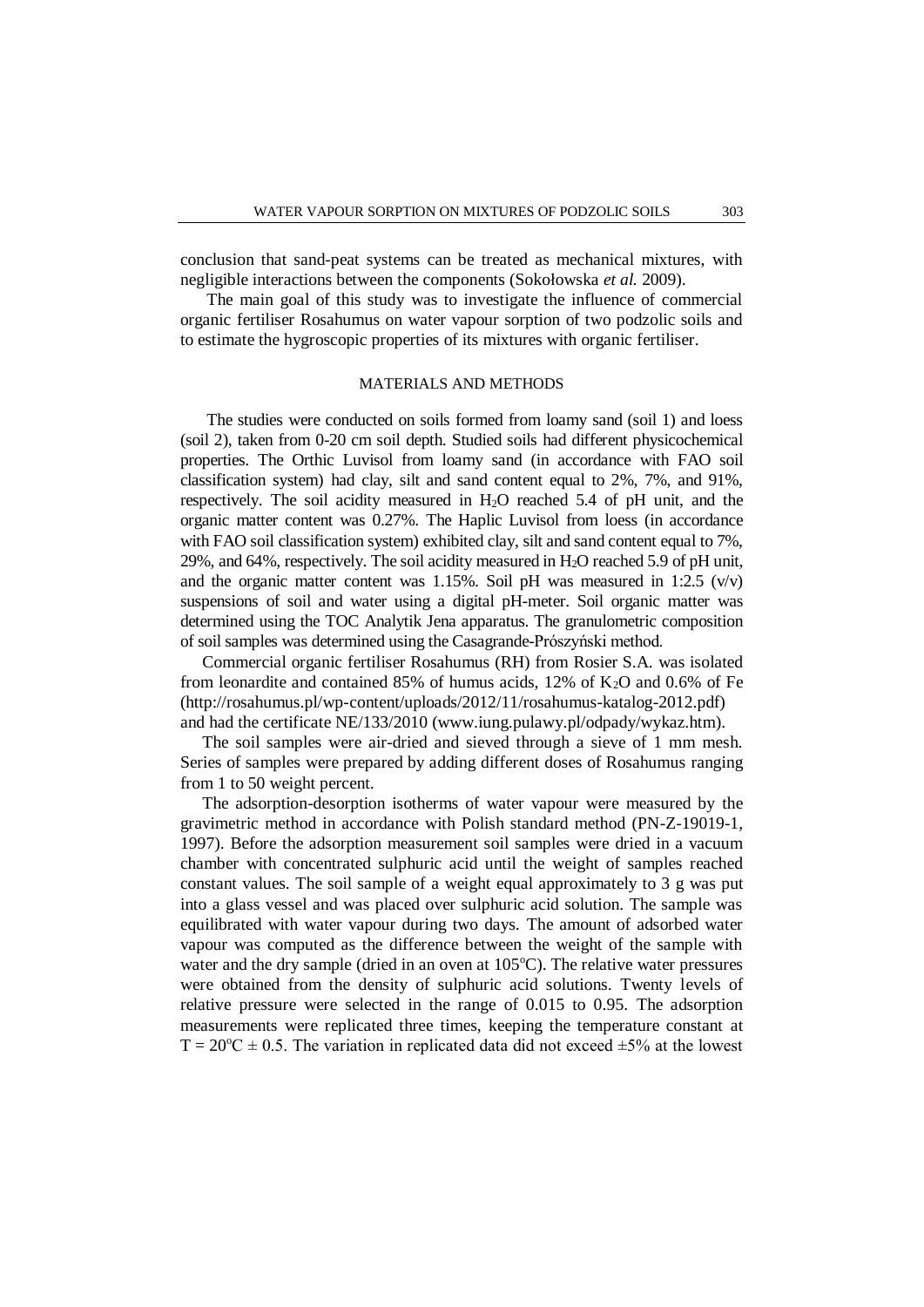vapour pressure and  $\pm 1\%$  at the highest vapour pressure. The averaged values were used to prepare Figures.

Using the Brunauer-Emmett-Teller (BET) method (Gregg and Sing 1978, Ościk 1982), the monolayer capacity  $(N_m)$  of the soil samples was evaluated from adsorption-desorption isotherms in the BET range of relative water vapour pressure  $0 \le p/p_0 \ge 0.35$ , using the BET equation:

$$
\frac{x}{N(1-x)} = \frac{1}{C_{BET} N_m} + \frac{(C_{BET} - 1)}{C_{BET} N_m} x
$$

where  $x = p/p_0$  is the relative pressure of water vapour, N is the amount of adsorbed water vapour, and *CBET* is a constant.

### RESULTS AND DISCUSSION

Figures 1 and 2 represent the experimental adsorption isotherms for mixtures of podzolic soils formed from loamy sand (soil 1) and from loess (soil 2) with Rosahumus. In general, the shapes of the isotherms were similar. In accordance to the BET classification (Gregg and Sing 1978, Ościk 1982), the adsorption isotherms belonged to the same class, namely to type II. However, the detailed course of the curves showed that isotherms for mixtures were shifted in relation to control as well that the amount of adsorbed or desorbed water vapour varied for individual samples. It was associated with the content of organic fertiliser in the samples. The water vapour sorption for mixtures of soil 2+RH was higher than for mixtures of soil 1+RH. The increase was more clearly visible for mixtures below 4% of Rosahumus content (Fig. 1A and 2A). For both soil mixtures, higher concentration of organic fertiliser resulted in a similar water vapour sorption which for the dose of RH = 50% was practically the same (Fig. 1B and 2B).

The maximum water vapour sorptions in mixtures were higher in comparison to control soils and varied from 0.012 to 0.31 g  $g^{-1}$  and from 0.031 to 0.32 g  $g^{-1}$ for soil 1 and 2, respectively. This effect was significantly correlated with the dose of Rosahumus,  $R^2 = 0.997$  and  $R^2 = 0.998$ . For mixtures of soils with addition of RH, at the level of 20, 30, 50%, *Wmax* was similar and ranged from 0.098 to 0.22 g  $g^{-1}$  and from 0.11 to 0.23 g  $g^{-1}$  for soil 1 and soil 2, respectively. The differences between *Wmax* of soil mixtures are presented in Figure 3. In general, systematic changes of adsorption with the RH addition were observed. However, this influence was not directly proportional. A small amount of organic fertiliser, below 5%, did not change the *Wmax*. In the range from 10 to 50% of RH dose *Wmax* was higher. The increase was visibly connected with RH dose in the mixtures.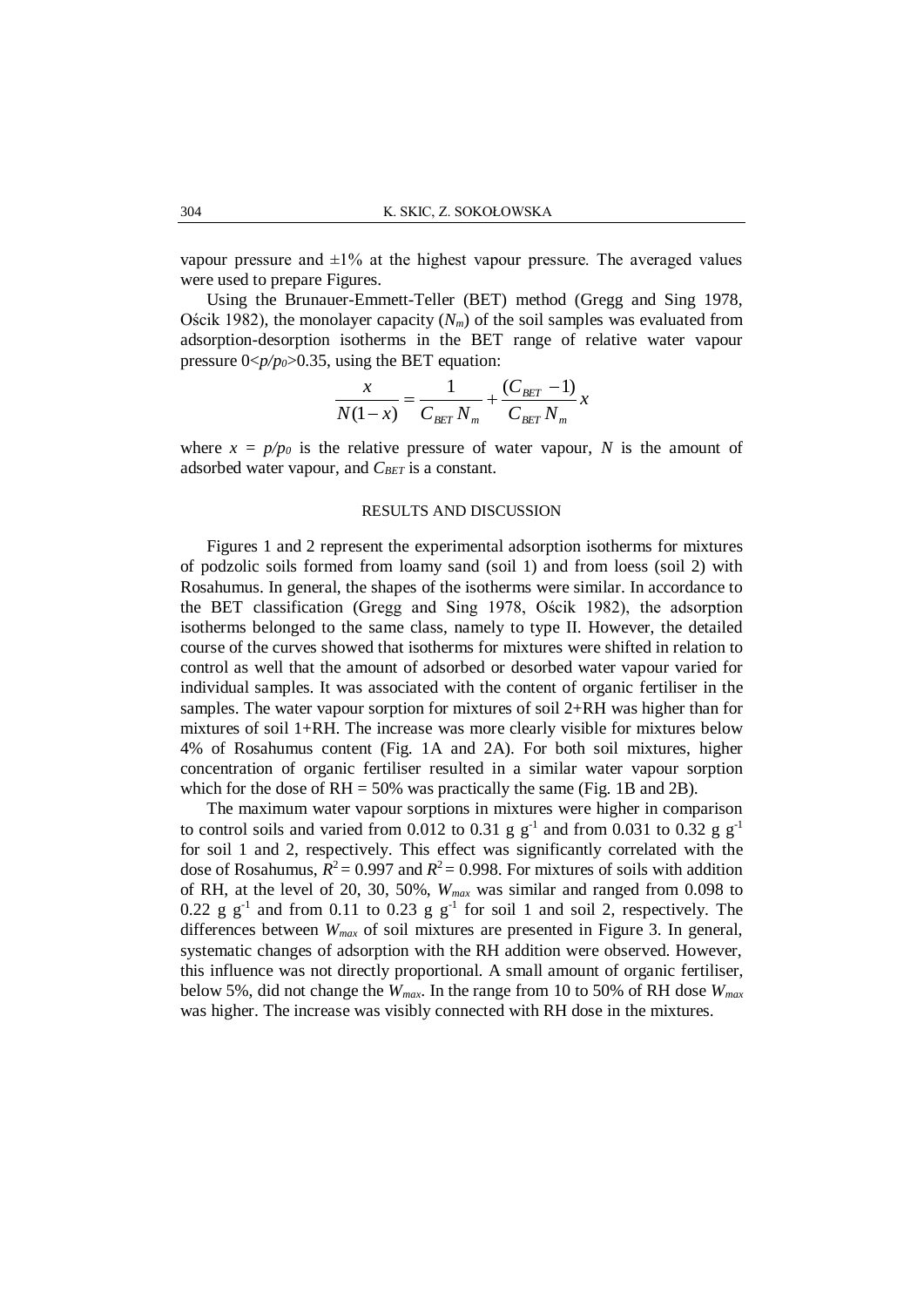

**Fig. 1.** Water vapour adsorption isotherms for mixtures of podzolic soil formed from loamy sand with organic fertiliser Rosahumus. Part A – dose of Rosahumus from 1 to 5%. Part B – dose of Rosahumus from 10 to 50%



**Fig. 2.** Water vapour adsorption isotherms for mixtures of podzolic soil formed from loess with organic fertiliser Rosahumus. Part A – dose of Rosahumus from 1 to 5%. Part B – dose of Rosahumus from 10 to 50%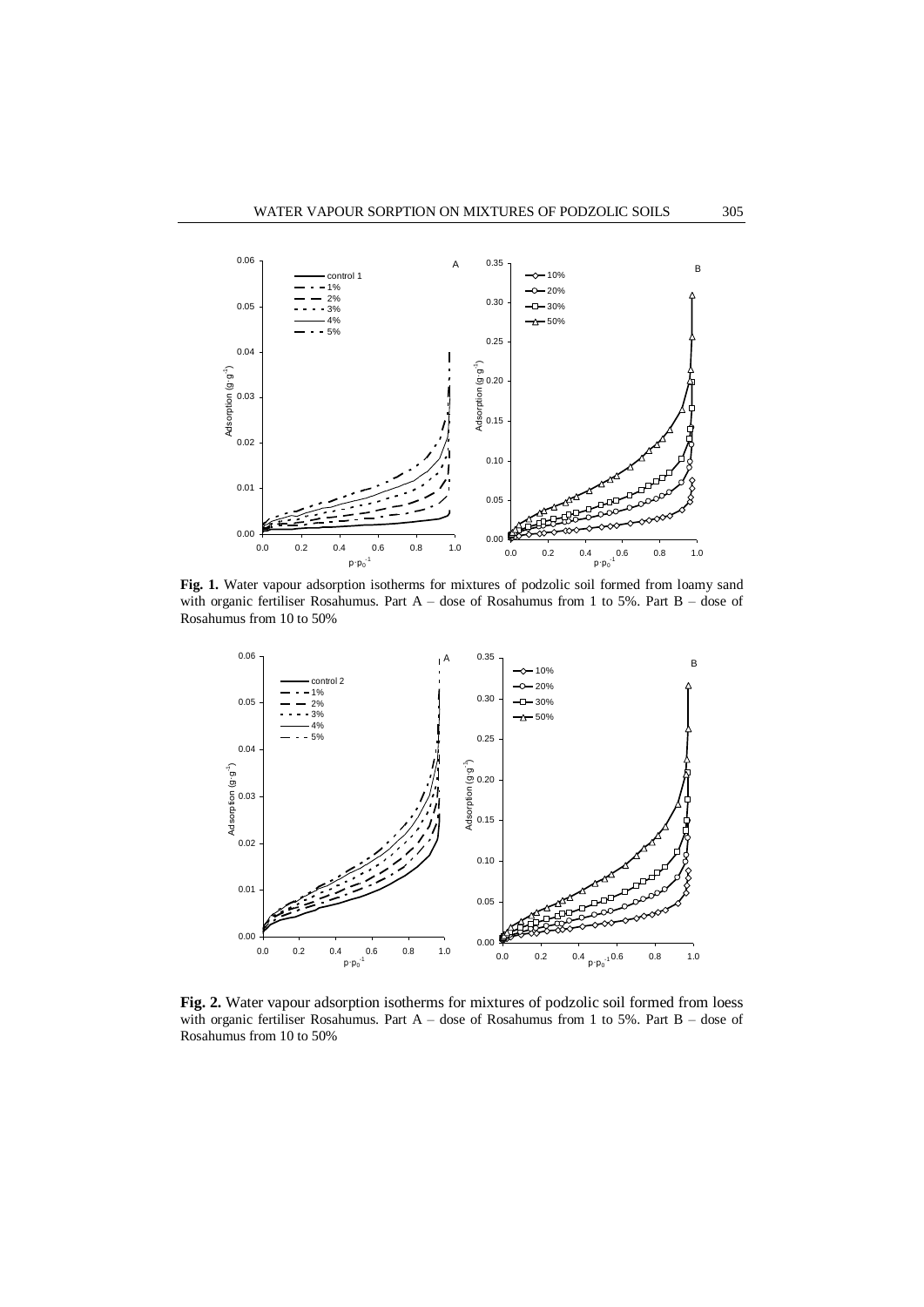

**Fig. 3.** Differences between *ΔWmax* of soils mixtures versus dose of Rosahumus fertiliser. Symbols: circle – podzolic soil formed from loamy sand, triangle – podzolic soil formed from loess

The experimental data were described using the BET equation. The values of the correlation coefficient,  $R^2$ , indicate that the BET equation provides a good fit to experimental data in the range of relative water vapour pressure  $0 < p p_0^{-1} > 0.35$ . In all cases the values of  $R^2$  varied from 0.996 to 0.998. Generally, better fits were obtained for experimental desorption than for adsorption data.

The amount of water in monolayer  $(N_m)$  was calculated from the sorption/ desorption isotherms using the BET equation. The differences between  $N<sub>m</sub>$  values from the desorption and adsorption isotherms can show the amount of strongly bound monolayer water. The  $\Delta N_m$  values for mixtures of soil 2 were five times higher in comparison with soil 1 mixtures (Fig. 4). The strongly bound monolayer water in soil 1+RH mixtures was positively correlated with Rosahumus content irrespectively from fertiliser dose  $(R^2 = 0.993)$ . For soil 2+RH mixtures, the relation between RH dose from 1 to 50% was also high  $(R^2 = 0.997)$ . However, the linear determination coefficient for all doses of RH was  $R^2 = 0.979$  (Fig. 4).

The values of the maximum hygroscopicity (*Mh*) for the mixtures of investigated soils with Rosahumus were estimated from the sorption isotherms and are showed in Figure 5. The *Mh* values for mixtures of soil 2+RH were two times higher in comparison with mixtures of soil 1+RH but only for Rosahumus dose below 5% (Fig. 5). *Mh* values for higher doses of RH were similar. The maximum hygroscopicity strongly correlated with the amount of organic fertiliser in mixtures.  $R^2$  varied from 0.997 to 0.998 for soil 1 and 2, respectively.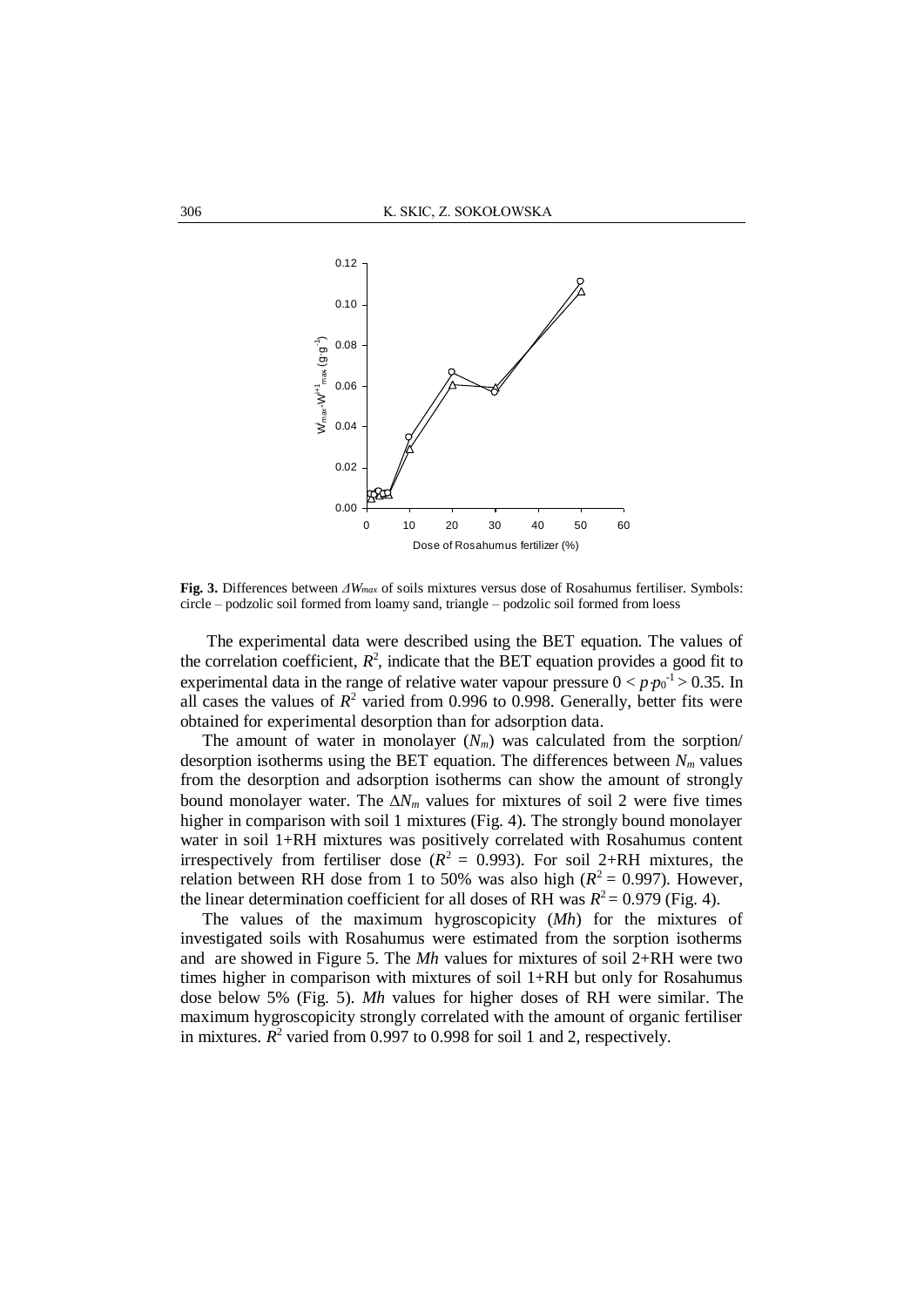

**Fig. 4.** Differences between *N<sup>m</sup>* values from desorption and adsorption isotherms for soil mixtures versus the dose of Rosahumus fertiliser. Symbols: see Fig. 3



**Fig. 5.** Maximum hygroscopicity (*Mh*) for soil mixtures versus the dose of Rosahumus fertiliser. Legend: soil 1 – podzolic soil formed from loamy sand, soil 2 – podzolic soil formed from loess

It is well known that the adsorption of gases or vapours depends on the nature of the soil solids. Various kinds of polar and non-polar functional groups have been identified in mineral and organic soil constituents. The most important is the existence of functional groups containing oxygen, such as carboxyls, phenolics, and carbonyls. Several polar functional groups serve as sorption sites for water molecules.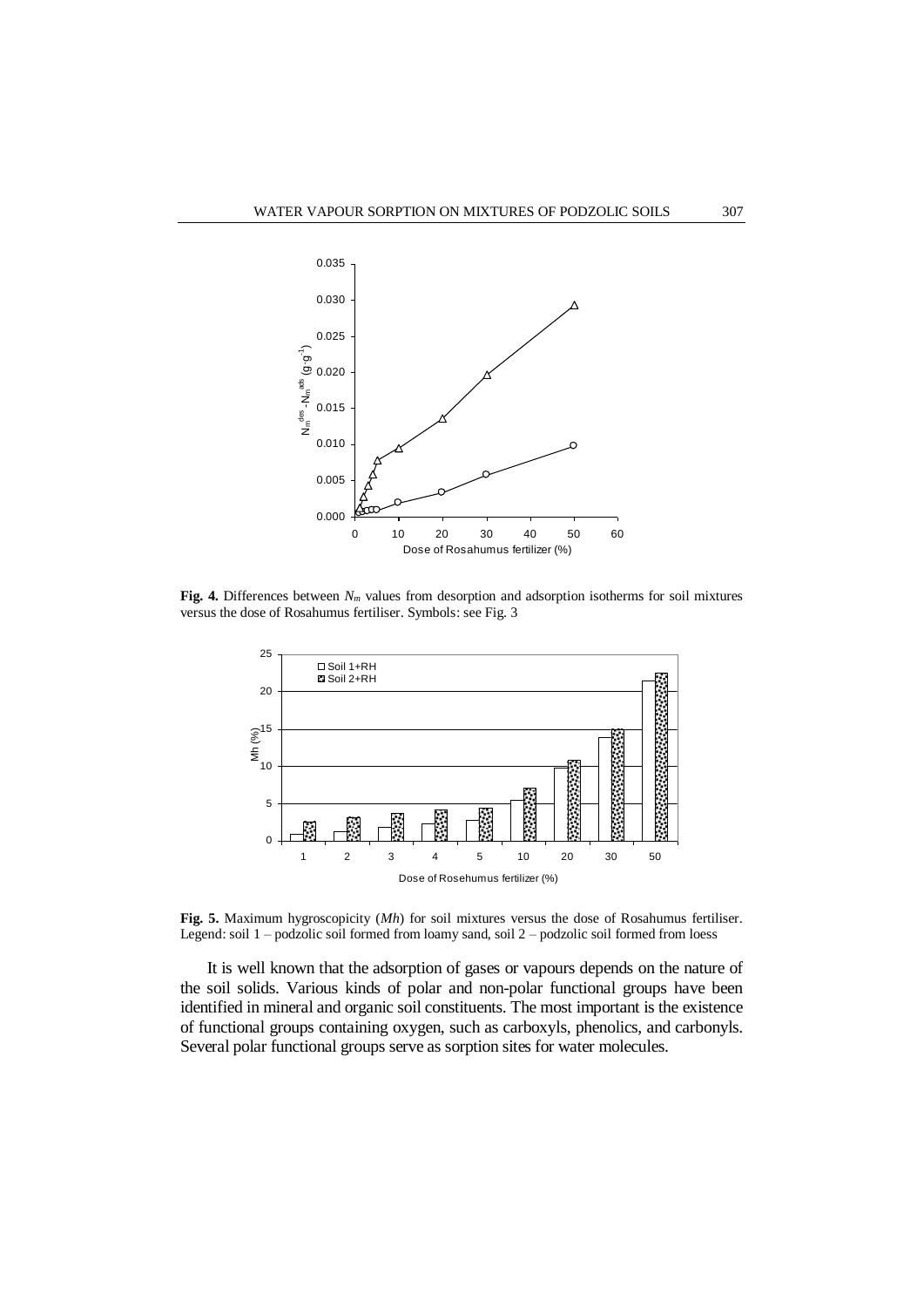The difference in the physical properties of the investigated mixtures of soil + Rosahumus depended on the properties of each component as well as on the composition of the mixture. The mineral components of both soils and the organic component were characterised by different properties. The maximum water vapour sorption for control soil 1 ( $W<sup>1</sup>$  max) was 0.005 g g<sup>-1</sup>, for soil 2 ( $W<sup>2</sup>$  max) was 0.026 g  $g^{-1}$  whereas for RH – 0.623 g  $g^{-1}$ . Moreover, the values of *Mh* for the control soils were lower in comparison to Rosahumus. Maximum hygroscopicity of soil 1, soil 2 and RH were 0.4%, 2.13% and 44.4%, respectively. Rosahumus contained 85% of humus acids. It is known that humic acids are the most reactive and widely distributed components of humus substances. They contain polar groups that are adsorption centres for water molecules (Stevenson 1994). The effect of the Rosahumus fertiliser on water vapour sorption was related with the polar functional groups content. The influence of RH was the dominant factor in the sorption processes of investigated mixtures of both soils.

### **CONCLUSIONS**

1. Water vapour sorption for mixtures of soil  $2 + RH$  was higher than for mixtures of soil  $1 + RH$ . This increase of sorption was more clearly visible for mixtures below 4% of Rosahumus content. In the case of higher concentration of organic fertiliser in soil material, the amount of water vapour sorption was similar and for the dose of  $RH = 50\%$  was practically the same.

2. Shapes of the isotherms were similar for both soils. In accordance to the BET classification the adsorption isotherms belong to the same type II.

3. Maximum water vapour sorption of mixtures varied from 0.012 to 0.31 g  $g^{-1}$ and from 0.031 to 0.32  $g g^{-1}$  for soil 1 and 2, respectively, and was linearly correlated with RH dose.

4. Maximum hygroscopicity values for mixtures of soil  $2 + RH$  were two times higher in comparison to mixtures of soil 1+RH, for Rosahumus dose below 5%. Higher dose of RH resulted in similar values of *Mh*. Maximum hygroscopicity was associated with the amount of organic fertiliser in prepared mixtures.

5. Influence of Rosahumus on water vapour sorption was the dominant factor in sorption process of investigated mixtures and was observed for both tested soils.

#### REFERENCES

Aitken J.B., Acock T.L., Senn T.L., 1964. The characteristics and effect of humic acids derived from leonardite. S. Carolina Agric. Exp. Stn. Tech. Bull., 10015, 28.

Akinremi O.O., Janzen R.L., Lemke R.L., Larney F.J., 2000. Response of canola, wheat and green beans to leonardite additions. Can. J. Soil Sci., 80, 437-443.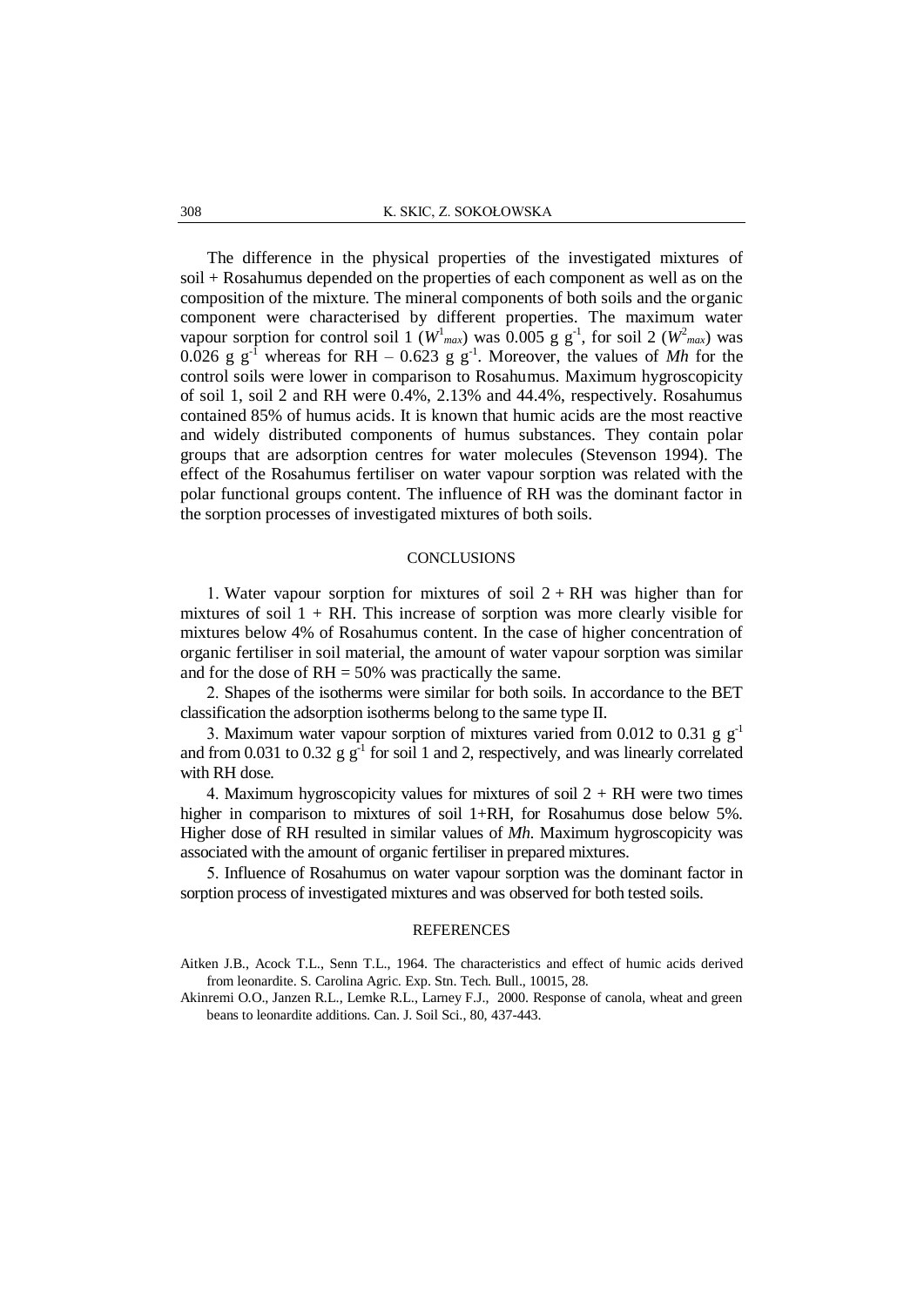- Asmaa M., Magda H., 2010. Increasing productivity of potato plants (*Solanum tuberisum* L.) by using potassium fertiliser and humic acid application. Int. J. Acad. Res., 2, 83-88.
- Dobrzański A., Anyszka Z., Elkner K., 2008. Response of carrots to application of natural extracts from seaweed (*Saragassum* SP.) – algaminoplant, and from leonardite – humiplant (in Polish). J. Res. And Aplications in Agricultural Engineering, 53, 53-58.
- Dudley J.B., Pertuit A.J., Toler J.E., 2004. Leonardite influences zinnia and marigold. Hort Sci., 39, 251-255.
- Ece A., Saltali K., Erigid N., Uysal F., 2007. The effect of leonardite applications on climbing bean (*Faseolus vulgaris* L) yield and some soil properties. J. of Agronomy, 6, 480-483.
- Gregg S. J., Sing K. S. W., 1978. Adsorption, surface area and porosity. Acad. Press, New York, USA. Hoffman K., Popławski D., Huculak-Mączka M., Hoffman J., 2010. Influence of the fineness on efficiency of obtaining humic acids from lignite (in Polish). Proceedings of ECOpole 4, 377-382.
- Huculak-Mączka M., Hoffman K., Skut J., Hoffman J., 2010. Estimate of contents of humic substance in selected raw materials and wastes (in Polish). Proceedings of ECOpole 4, 383-387.
- Kutilek M., Nielsen D.R., 1994. Soil hydrology. Catena Verlag.
- Ościk J., 1982. Adsorption. PWS Ellis Horwood Ltd. Publish. Chichester.
- Polish Standard PN-Z-19010-1, 1997. Soil Quality. Determination of specific surface area of soils by water sorption (BET) (in Polish).
- Sanli A., Karadogan T, Yonguc M., 2013. Effects of leonardite applications on yield and some quality parameters of potatoes (*Solanum tuberisum* L.). Turkish J. of Field Crops. 18, 20-26.
- Sas Paszt L., Głuszek S., Grzyb Z.S., 2013. Possibility to use of brown coal for eco-agriculture (in Polish). Eko Tech Produkt Newsletter, 16.
- Sokołowska Z., Hajnos M., Boguta P., 2002a. Porosity of mixtures of a loess-like soil with keratinbark-urea compost (in Polish). Acta Agrophysica, 2011, 18, 457-467.
- Sokołowska Z., Sokołowski S., Warchulska P., 2009. Trends in soil fractal parameters caused by accumulation of soil organic matter as resulting from the analysis of water vapor adsorption isotherms. Ecological Complexity, 6, 254-262.
- Sokołowska Z., Żurawska E., Hajnos M., Wolski T., 2002b. Influence of keratin-bark-urea compost on wettability of a brown soil formed from loess (in Polish). Acta Agrophysica, 70, 305-315.
- Stevenson F.J., 1994. Humus Chemistry. Genesis, Composition, Reaction. 2nd ed. Wiley, New York, **USA**
- Verlinden G., Pycke B., Mertens J., Debersaques F., Verheyen K., Baert G., Bries J., Haesaert G., 2009. Application of humic substances results in consistent increases in crop yield and nutrient uptake. J. Plant. Nutr., 32, 1407-1426.
- Walczak R., Rovdan E., Witkowska-Walczak B., 2002. Water retention characteristics of peat and sand mixtures. Int. Agrophys., 16, 161-165.
- Żurawska E., 2001. Influence of keratin-bark-urea compost on selected physicochemical properties of soil (in Polish). Master Thesis, IA PAS Lublin, Poland.